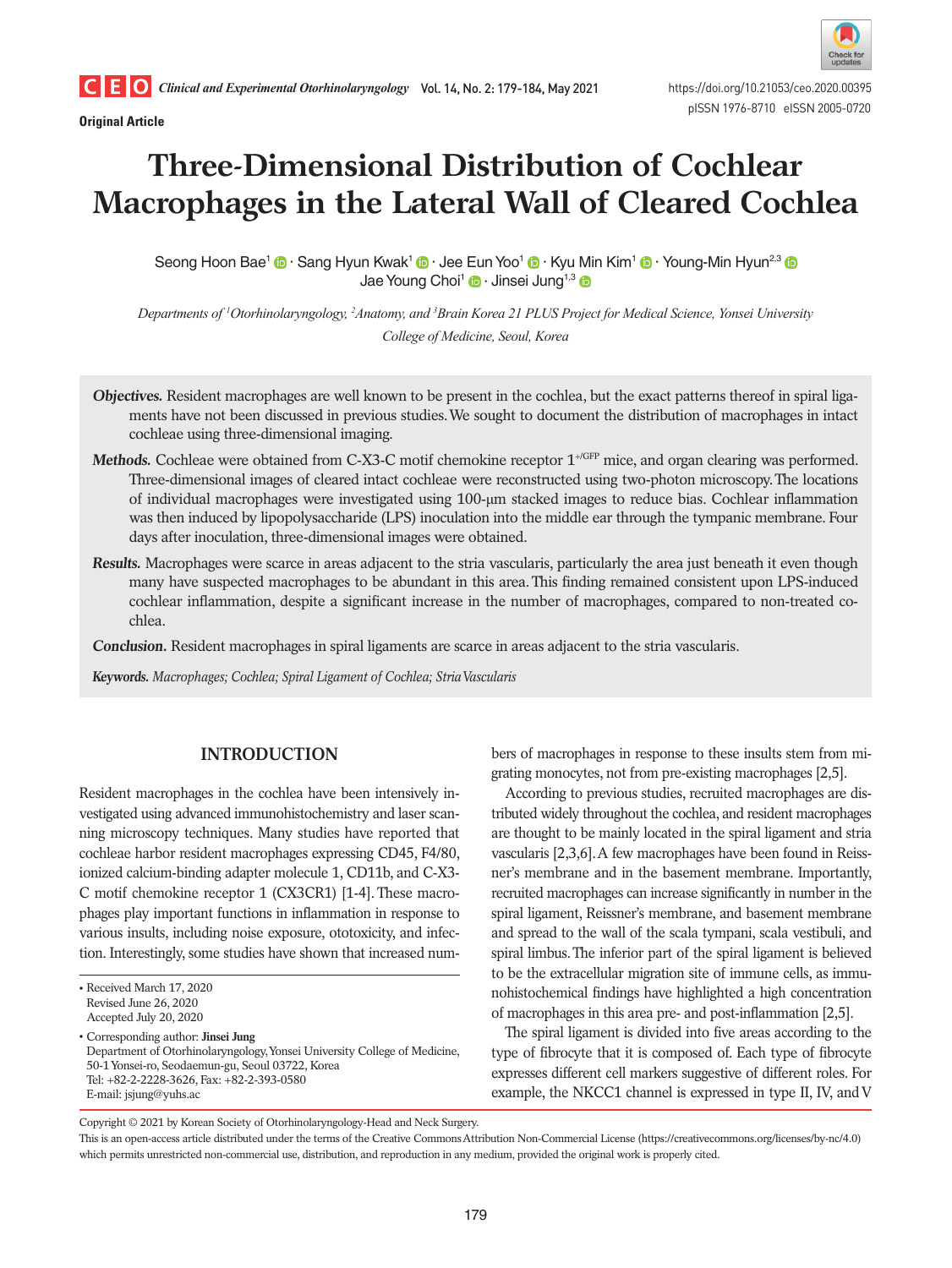fibrocytes, and the aquaporin 1 channel is expressed in type III fibrocytes. Na/K-ATPase, which is also an important ion channel for generating the potassium gradient, is highly expressed in type II and V fibrocytes [7,8].

In this study, we sought to document macrophage distribution patterns in the spiral ligament in CX3CR1<sup>+/GFP</sup> mice, in which monocytes and macrophages in the cochlea can be visualized without immunostaining according to previous studies [9,10]. As conventional cochlear sectioning methods have limitations in terms of generalizing the location of cochlear macrophages due to the thin depth of the section, we applied a novel three-dimensional imaging technique without the need for any tissue preparation. Three-dimensional cochlear imaging was conducted using two-photon microscopy, which has a higher penetration depth and poses less damage to the tissue than confocal microscopy [11,12].

# **MATERIALS AND METHODS**

#### Animals

CX3CR1GFP/GFP C57/BL6 mice were purchased from the Jackson Laboratory (Bar Harbor, ME, USA) via Orient Bio (Seongnam, Korea). All mice were maintained in a specific pathogen free environment in the animal facility at Avison Biomedical Research Center at Yonsei University College of Medicine (Seoul, Korea). Temperature, humidity, and light/dark cycle were properly controlled, and food and water were accessible ad libitum. Less than five animals were maintained in a single cage. CX3CR1<sup>+/GFP</sup> mice were produced by crossing wild-type C57/BL6 mice (Orient Bio) with CX3CR1<sup>GFP/GFP</sup> mice. Randomly selected male and female mice (aged 4-8 weeks and weight 15–25 g) were used in the experiments, and all animals were carefully maintained in cages and were not exposed to noise. After general anesthesia, 5 µL of lipopolysaccharide (LPS; 5 mg/mL) was inoculated in the mouse middle ear through the tympanic membrane in the experimental group. The concentration and amount of injected LPS were based on previous studies [13,14]. The experimental group mice were sacrificed at 1, 4, 7, and 10 days after LPS inoculation. Control group mice were sacrificed without any injection or sac-

# **H I G H L I G H T S**

- Resident macrophages in cochlear are not evenly distributed in the spiral ligament.
- The region below and adjacent to stria vascularis is a lack of macrophage.
- The cochlear macrophages were increased in the inflammation induced by lipopolysaccharide inoculation.
- The lack-of-macrophage area in spiral ligament is similar even in inflammation status.

rificed 4 days after 5 µl of PBS inoculation in the middle ear. The right side ear was used in all experimental animals. All experiments were performed during the daytime in the animal laboratory. A heating pad (37°C) was used to maintain the body temperature of the animal during general anesthesia. The animal experiments were approved by the Institutional Animal Care and Use Committees at the Yonsei University College of Medicine (Project No. 2019-0182).

#### Cochlear preparation

After sacrificing the mice in a  $CO<sub>2</sub>$  chamber, the bilateral temporal bones of the mice were obtained. The mouse temporal bones were fixed in 4% paraformaldehyde for 24 hours in a 4°C room. After fixation, samples were incubated in 1 mL of 0.25 M ethylenediaminetetraacetic acid (EDTA) solution for 24 hours at 4°C for decalcification. Decalcified cochlea were cleared using Binaree Clearing Kits (Binaree, Daegu, Korea). Cleared cochlea were mounted on a silicone bond in the petri dish, with spiral ligaments were positioned at the top. Eighty percent of glycerol was then dropped on the sample, and a cover slide was positioned on it. Distilled water was filled between cover slide and water-immerse lens of the two-photon microcopy.

#### Imaging

Two-photon microscopy (LSM7MP; Carl Zeiss, Oberkochen, Germany) was used for imaging data generation. Zen software (Carl Zeiss) was used for image acquisition and basic image analysis. To create three-dimensional images and videos, we used IMARIS software (Bitplane, Zurich, Switzerland). The Mai-Tai HP Ti:Sa Deep See laser system (Spectra-Physics, Mountain View, CA, USA) was used to generate excitation lasers with a wavelength of 810 nm. Images were acquired at a resolution of 512× 512 pixels using band-pass filters with 420–480 nm (blue), 500– 550 nm (green), and 575–610 nm (red). A  $20 \times$  object lens was used in all experiments.

#### Quantification and statistical analysis

Quantification was performed using Zen software (Carl Zeiss), and the type III fibrocyte area, which is parallel to X-Y plane, was investigated. Regions of interest (ROIs) were drawn as a circle with area of 25,000 µm2 lateral to the stria vascularis. The number of green cells were counted manually between cortical bone and the stria vascularis in each ROI. Kruskal-Wallis test with post-hoc was used to evaluate the significance (*P*<0.05) of differences between groups. Statistical analysis was performed by IBM SPSS ver. 25.0 (IBM Corp., Armonk, NY, USA).

#### **RESULTS**

Three-dimensional imaging of intact cochlea We obtained three-dimensional images of intact cochleae from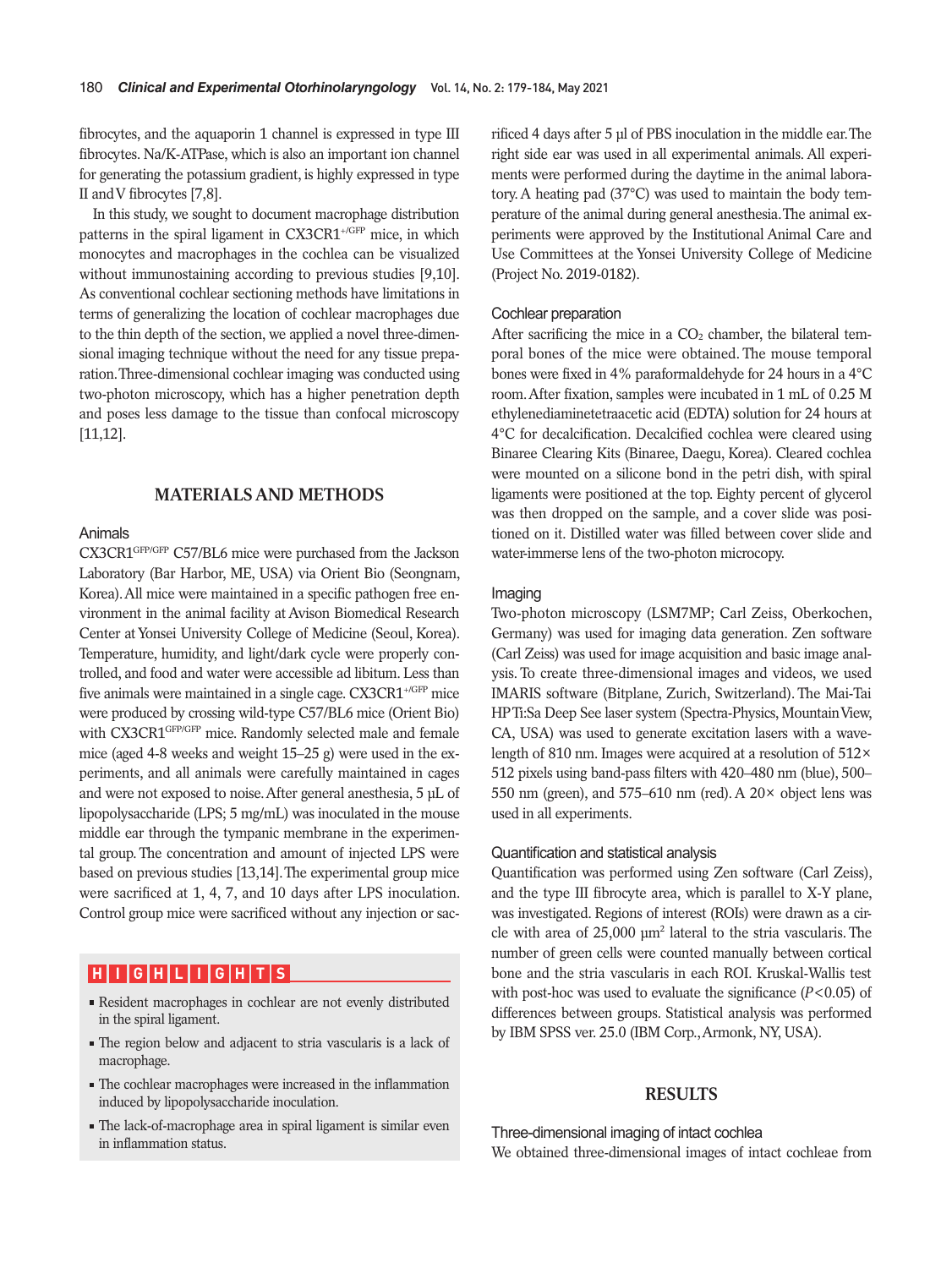

Fig. 1. Image of a cleared intact cochlea from a CX3CR1+/GFP mouse using two-photon microscopy. Green cells denote macrophages, blue areas denote the bony capsule of the cochlea, and white colored structures denote vessels. The internal structures of the cochlea are clearly distinguishable without any staining due to the endogenous fluorescence induced by the two-photon laser excitation. (A) Three-dimensional (3D) image of part of the cochlear middle turn. The dotted line marks the microstructures of the cochlea. The X-axis is parallel to the cochlear turn, the Y-axis is parallel to the spiral limbus, and the Z-axis is parallel to the modiolus. (B) XY-plane image obtained from the 3D image. Three layers marked by dotted square brackets. The stria vascularis (SV) shows brighter endogenous fluorescence than that of the spiral ligament. (C) YZ-plane image obtained from the 3D image. Roman numerals in the gradated area denote the area of each fibrocyte type [8]. OC, organ of corti.



Fig. 2. Image along the YZ-plane (100 µm extended) of the spiral ligament of the cochlea from a CX3CR1<sup>+/GFP</sup> mouse. Green cells denote resident macrophages. The dotted line represents the spiral ligament, and the dotted area marks the area with a lack of macrophages. (A) Middle turn of an untreated cochlea. (B) Basal turn of an untreated cochlea. (C) Middle turn of an inflamed cochlea. (D) Basal turn of an inflamed cochlea. Compared to the untreated cochlea, the inflamed cochlea shows a higher density of green cells. Newly localized macrophage/monocytes are seen in the basilar membrane and in the spiral limbus of the inflamed cochlea. Notably, the areas adjacent to the stria vascularis and beneath it show very few macrophages.

CX3CR1+/GFP mice using two-photon microscopy (Fig. 1, Supplementary Video 1). The cochlear bony capsule was colored blue, and capillaries were colored white because of endogenous fluorescence. Spiral ligaments appeared as dim endogenous fluorescence, whereas the stria vascularis showed brighter fluorescence. Capillaries in the spiral ligament, including the stria vascularis vessels, were clearly seen with their characteristic branching pattern. Resident macrophages appeared in bright green color. Even though the intensity of fluorescence grew dimmer as the depth increased, macrophages in the spiral ligament were clearly distinguishable.

#### Macrophage distribution in untreated cochlea

To reduce selection bias, we captured extended images of 100 µm in length along the cochlear turn (images were projected to the sagittal plane). The apical and basal turns showed similar patterns of macrophage distribution (Fig. 2A and B). Notably, the spiral ligament macrophages were not evenly distributed in the sagittal plane. The lateral edge of the spiral ligaments showed dense distributions of macrophages. Perivascular macrophages contacting stria vascularis vessels were also found, and several macrophages were seen at Reissner's membrane. However, resident macrophages were scarce in the area adjacent to the stria vascularis. In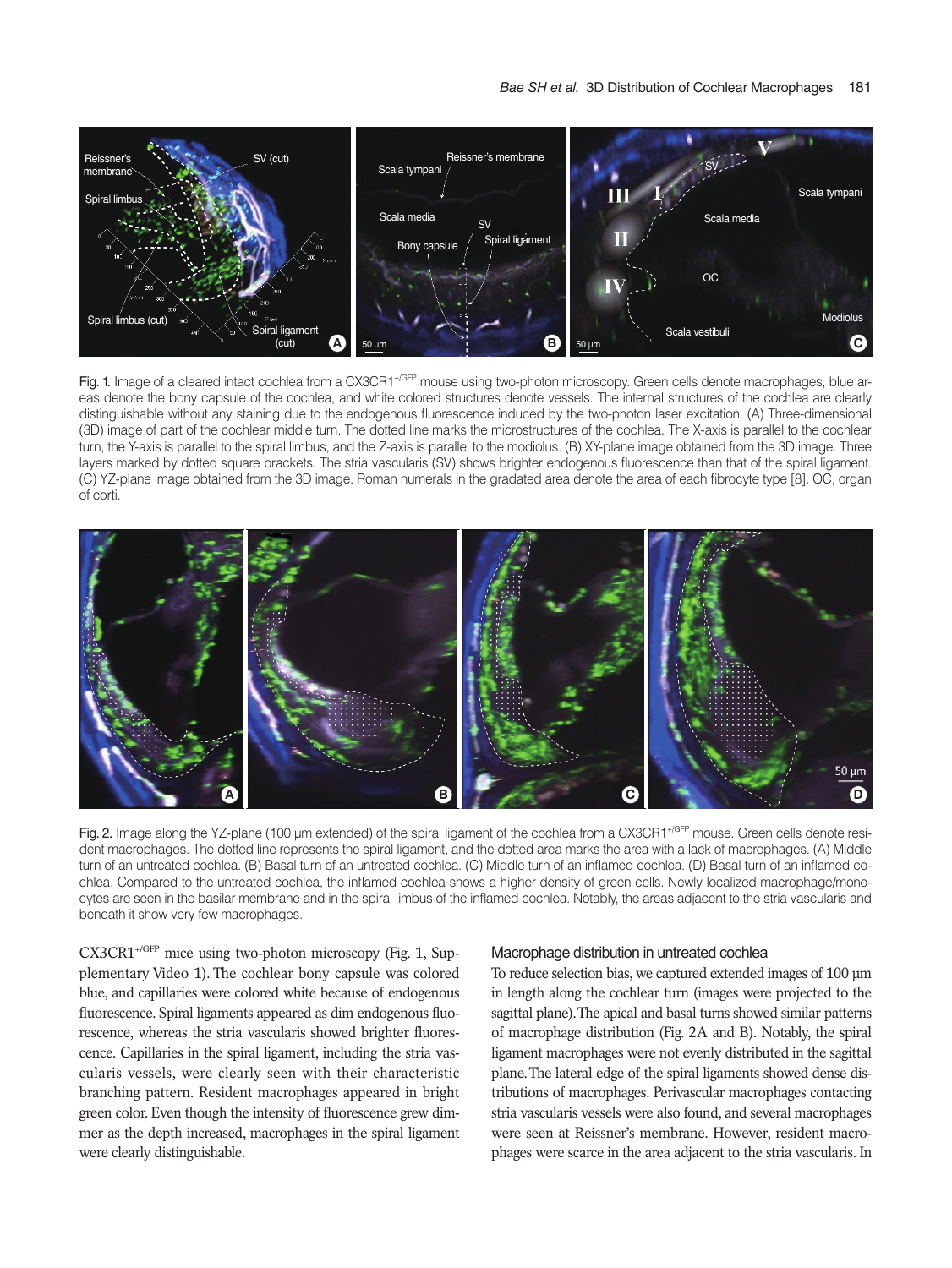

Fig. 3. Statistical analysis of macrophage counts in each sample revealed a significant increase in the number of macrophages after lipopolysaccharide (LPS) injection. At 4 and 10 days after LPS injection, significant increases in macrophages were noted in the type III fibrocyte area, compared to phosphate-buffered saline (PBS)-injected cochlea. PBS, sacrificed at 4 days after PBS injection (n=8); LPS 1, sacrificed at 1 day after LPS injection (n=4); LPS 4, sacrificed at 4 days after LPS injection (n=8); LPS 7, sacrificed at 7 days after LPS injection (n=4); LPS 10, sacrificed at 10 days after LPS injection (metalling the term of the significant increase in the num<br>propolysaccharide (LPS) injection. At 4 a<br>film oscillation increases in the num<br>propolysaccharide (LPS) injection. At 4 a<br>tion, significant increases in macrophag

particular, the wide area from the crista basilaris to beneath the stria vascularis showed a lack of macrophages, even though this area was thought to be the primary site where macrophages reside [2].

#### Macrophage distribution in inflamed cochleae

Upon inflammation, macrophages and monocytes are known to migrate robustly into the cochlea. We induced cochlear inflammation using LPS, which was inoculated in the middle ear through the tympanic membrane. At 1, 4, 7, and 10 days after LPS injection, GFP-positive cells (macrophage and monocytes) were present in higher numbers in the cochlea than in the PBS injection group (Fig. 3). Interestingly, the distribution patterns in the spiral ligament were similar to those in the untreated cochlea, even though macrophage density had significantly increased (Fig. 2). In addition, migration of green cells was identified in the basilar membrane and spiral limbus, a finding which is consistent with previous studies [2,5].

# **DISCUSSION**

It is generally thought that macrophages are distributed in all areas of the spiral ligament and are more abundant in inferior regions represented by type II and IV fibrocyte zones [2,5,15,16], whereas the organ of Corti lacks macrophages even in inflamed conditions, which seems to be a defense mechanism against collateral damage caused by inflammatory cells [3,17]. In this study, interestingly, we noted consistently low populations of macrophages near the stria vascularis including type II fibrocyte zones



Fig. 4. Schematic image of the macrophage distribution pattern in untreated spiral ligaments. Macrophages are colored black, and the dotted area indicates areas lacking macrophages.

(Figs. 2 and 4) in both the untreated and inflamed conditions (Fig. 2).

Even though we meticulously reviewed previously published studies, we were unable to uncover any images that showed macrophages in the areas that lacked macrophages in this study [2,3,5,16,17]. These areas seem to be protected from the intrusion of macrophages, given the importance of the stria vascularis and its adjacent area in electro-homeostasis of the cochlea, especially potassium recycling. Furthermore, these areas are associated with type I, II, and V fibrocyte zones, and Na/K-ATPase (a critical ion channel for maintaining endocochlear potential) is highly expressed in type II and V fibrocyte zones [8,18,19].

The mechanism protecting these areas from macrophage intrusion is not clear. However, it seems to be associated with intercellular junctions, which are known to form a blood-labyrinth barrier. It does not seem that fibrocytes themselves play a key role in this protection because the areas lacking macrophages did not precisely match with the known zones of each type of fibrocyte. For instance, only the narrow medial area of the type I fibrocyte zone was lacking in macrophages. In 2017, Liu et al. [7] reported that claudin-11, which is a tight junction protein, acts as an ion barrier in the spiral ligament. They showed that claudin-11 was expressed in areas adjacent to the stria vascularis, with a similar pattern to the areas lacking macrophages in our study. However, the wide area beneath the stria vascularis did not match with this protein marker, and no protein marker corresponding to the areas lacking macrophages in this study is yet known to the best of our knowledge.

Three-dimensional images of intact cochleae were used in this study to investigate the exact locations of macrophages, as con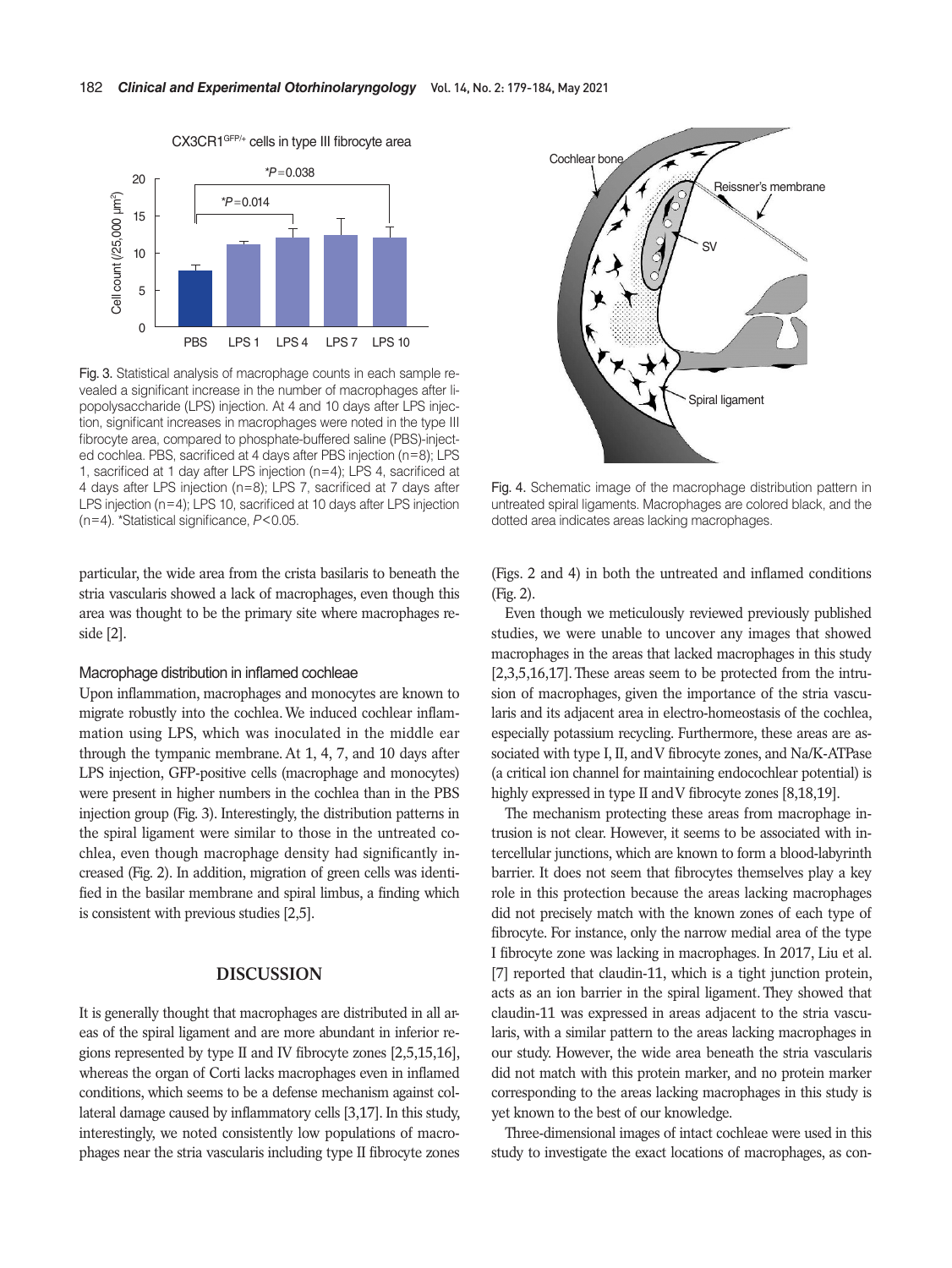ventional methods have limitations to generalizing macrophage distribution patterns. For instance, a whole-mount preparation of the spiral ligament inevitably presses the ligament down while it is being mounted on the slide glass, resulting in deformation. Moreover, paraffin sections or cryosections are not free from selection bias due to their thinness. Furthermore, it is hard to obtain consecutively stacked sections of about 100 um in length. Nevertheless, a major limitation of this study is that we could not find a protein marker that was exclusively expressed in the areas lacking resident macrophages. Consequently, future studies would benefit from focusing on establishing an effective immunostaining protocol for cleared intact cochlea samples and from investigating the key proteins and/or structures that play a role in the protective mechanisms against macrophage intrusion.

In this study, macrophages in the spiral ligament showed consistent patterns of distribution in both untreated and inflamed states. Although the inferior half of the spiral ligament is known to have an abundance of resident macrophages, the area adjacent to the stria vascularis and a large area underneath the stria vascularis showed a lack of macrophages in this study.

# **CONFLICT OF INTEREST**

No potential conflict of interest relevant to this article was reported.

## **ACKNOWLEDGMENTS**

This research was supported by a grant from the National Research Foundation of Korea (NRF-2019R1A2C1084033 to Jinsei Jung) and a faculty research grant of Yonsei University College of Medicine (6-2020-0153 to Seong Hoon Bae).

#### **ORCID**

Seong Hoon Bae <https://orcid.org/0000-0001-9243-9392> Sang Hyun Kwak <https://orcid.org/0000-0002-2827-8456> Jee Eun Yoo <https://orcid.org/0000-0001-9372-999X> Kyu Min Kim <https://orcid.org/0000-0003-2187-8034> Young-Min Hyun <https://orcid.org/0000-0002-0567-2039> Jae Young Choi <https://orcid.org/0000-0001-9493-3458> Jinsei Jung <https://orcid.org/0000-0003-1906-6969>

#### **AUTHOR CONTRIBUTIONS**

Conceptualization: SHB. Data curation: SHB, SHK, KMK, JEY. Formal analysis: SHB. Resources: YMH, JYC. Funding acquisition: JJ, SHB. Methodology: SHK, KMK. Supervision: YMH, JYC,

JJS. Writing–original draft: SHB. Writing–review & editing: JJ.

# **SUPPLEMENTARY MATERIALS**

Supplementary materials can be available at [https://doi.org/10.](https://doi.org/10.21053/ceo.2020.00395)  [21053/ceo.2020.00395](https://doi.org/10.21053/ceo.2020.00395).

# **REFERENCES**

- 1. Wood MB, Zuo J. The contribution of immune infiltrates to ototoxicity and cochlear hair cell loss. Front Cell Neurosci. 2017 Apr;11:106.
- 2. Hirose K, Discolo CM, Keasler JR, Ransohoff R. Mononuclear phagocytes migrate into the murine cochlea after acoustic trauma. J Comp Neurol. 2005 Aug;489(2):180-94.
- 3. Okano T, Nakagawa T, Kita T, Kada S, Yoshimoto M, Nakahata T, et al. Bone marrow-derived cells expressing Iba1 are constitutively present as resident tissue macrophages in the mouse cochlea. J Neurosci Res. 2008 Jun;86(8):1758-67.
- 4. Yang W, Vethanayagam RR, Dong Y, Cai Q, Hu BH. Activation of the antigen presentation function of mononuclear phagocyte populations associated with the basilar membrane of the cochlea after acoustic overstimulation. Neuroscience. 2015 Sep;303:1-15.
- 5. Tornabene SV, Sato K, Pham L, Billings P, Keithley EM. Immune cell recruitment following acoustic trauma. Hear Res. 2006 Dec;222(1-2): 115-24.
- 6. Kishimoto I, Okano T, Nishimura K, Motohashi T, Omori K. Early development of resident macrophages in the mouse cochlea depends on yolk sac hematopoiesis. Front Neurol. 2019 Oct;10:1115.
- 7. Liu W, Schrott-Fischer A, Glueckert R, Benav H, Rask-Andersen H. The human "cochlear battery": claudin-11 barrier and ion transport proteins in the lateral wall of the cochlea. Front Mol Neurosci. 2017 Aug;10:239.
- 8. Sun GW, Fujii M, Matsunaga T. Functional interaction between mesenchymal stem cells and spiral ligament fibrocytes. J Neurosci Res. 2012 Sep;90(9):1713-22.
- 9. He W, Yu J, Sun Y, Kong W. Macrophages in noise-exposed cochlea: changes, regulation and the potential role. Aging Dis. 2020 Feb;11 (1):191-9.
- 10. Nakanishi H, Kawashima Y, Kurima K, Chae JJ, Ross AM, Pinto-Patarroyo G, et al. NLRP3 mutation and cochlear autoinflammation cause syndromic and nonsyndromic hearing loss DFNA34 responsive to anakinra therapy. Proc Natl Acad Sci U S A. 2017 Sep;114 (37):E7766-75.
- 11. Helmchen F, Denk W. Deep tissue two-photon microscopy. Nat Methods. 2005 Dec;2(12):932-40.
- 12. Svoboda K, Yasuda R. Principles of two-photon excitation microscopy and its applications to neuroscience. Neuron. 2006 Jun;50(6): 823-39.
- 13. Zhang J, Chen S, Hou Z, Cai J, Dong M, Shi X. Lipopolysaccharideinduced middle ear inflammation disrupts the cochlear intra-strial fluid-blood barrier through down-regulation of tight junction proteins. PLoS One. 2015 Mar;10(3):e0122572.
- 14. Richter CA, Amin S, Linden J, Dixon J, Dixon MJ, Tucker AS. Defects in middle ear cavitation cause conductive hearing loss in the Tcof1 mutant mouse. Hum Mol Genet. 2010 Apr;19(8):1551-60.
- 15. Hu BH, Zhang C, Frye MD. Immune cells and non-immune cells with immune function in mammalian cochleae. Hear Res. 2018 May; 362:14-24.
- 16. Miyao M, Firestein GS, Keithley EM. Acoustic trauma augments the